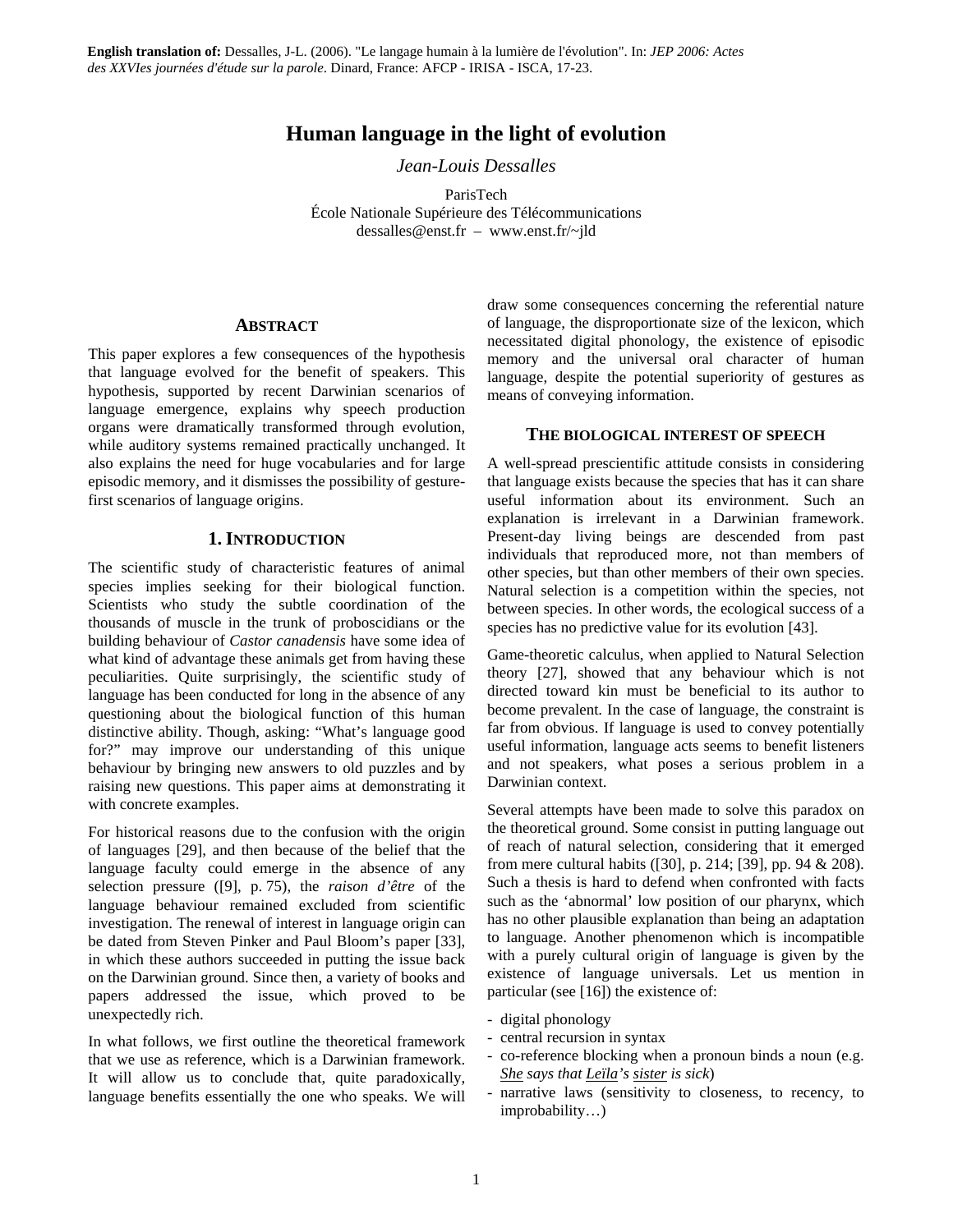- laws of argumentation (the contradiction–abduction– negation mechanism)

These phenomena, and others, which are all specific to language, are too deeply rooted in human cognition for their universality to be attributable to any hypothetical cultural inheritance. And if language is biologically grounded, the question recurs with all its intensity: how can language acts benefit their authors?

Few hypotheses have been proposed to solve this problem. One consists in depicting language as a cooperative exchange of useful information, some kind of informational barter ([35], p. 28; [42] ; [5]). Language acts would benefit listeners initially, but then also first speakers when the role are reversed. Unfortunately, this description raises many difficulties [15]. Speaking, in a cooperative scenario, should always occur for utilitarian purposes. Moreover, individuals should be sparing with words, directing their speech to one listener at a time in order to avoid information theft which ruins the speaker's hope for return. Real language offers quite a different picture. Everyday utterances do not systematically content useful pieces of information; there are more talkative people around in quest for audience than information holders waiting for being prompted; and individuals most often talk to several people simultaneously, about two on average [20].

The only alternative hypothesis currently available is that language constitutes a display device, in accordance with the Honest Signalling theoretical framework (also called *Costly Signalling theory*) [23], which is a particular case of the handicap principle [44]. From this perspective, language has a fundamental function, which is to be involved in the establishment of social bonds [21]. Individuals would talk to display certain qualities, especially the *ability to know before the others*, which are much sought after among coalition partners [16]. The speaker's benefit, in that case, is immediate: it is to attract or to keep the best possible friends among the individuals who could be interested in that friendship [19].

The consequences of such a scenario are many and significant, as we will see in the remainder of this paper. The very first is that *selection pressure essentially acted on speech production*, since the speakers are the ones who seek to display certain qualities. To speak metaphorically, stallholders on a marketplace make every effort to set up a stall and to praise their goods, while customers stay with their normal behaviour, or just engage in haggling. We thus expect most physiological and behavioural transformations associated with language evolution to have occurred on the side of sound and utterance production.

#### **THE PRODUCTION OF SOUNDS**

Human language communication relies on a vocal production mechanism and on an acoustic analysis mechanism. From an evolutionary perspective, the dissymmetry between both is obvious. The sound production device has been considerably transformed if compared with what it is in other primates, whereas auditory capabilities have remained unchanged, in perfect conformity with the idea that language essentially benefits speakers.

The human vocal tract has evolved to significantly increase the resonant cavity formed by the pharynx, which has been lowered to the sixth vertebra, while its position in other mammals like the dog is at the level of the second vertebra [4]. This low position is not unproblematic, especially if one considers the high frequency of fatal food inhalation.<sup>1</sup> Another human specificity lies in the cortical control of the vocal apparatus, which offers a voluntary control over laryngeal muscles that other primates lack ([14], p. 250).

The contrast with acoustic abilities is patent. These abilities were not significantly changed during evolution, if we compare them with what they are in primates or even in mammals or birds. The ability to discriminate the phonemes of human languages has been demonstrated in species as different as macaques, chinchillas, budgerigars, pigeons, gerbils and rats [40]. The bonobo Kanzi can extract the words he knows from a continuous flow of speech [36]. If, as some utilitarian cooperative models of language evolution predict, language benefited listeners, natural selection would have endowed our species with overdeveloped acoustic capabilities, far and away from other primates, and we would carry swivel trumpet-like ears to steal information from others ([28], p.351). Human overdeveloped capabilities, in this matter, are located in the throat rather than in the ear.

The human phonological system is a digital combinatorial device through which, in each language, sounds are put together to build meaningful morphemes. It constitutes a rather efficient mechanism that enables us to emit, typically, some fifteen new signals per second. Again, it appears that the system has been optimized more on the side of the speaker than on the side of the listener.

 "In fact, the temporal resolution capacity of the ear would not be good enough at normal speaking rates to segregate different phonemes and to perceive their proper order, if phonemes were consecutive bits of sound (Liberman &

 $\overline{a}$ 

<sup>&</sup>lt;sup>1</sup> For instance, about 270 deaths were caused by inhalation or aspiration of food items in 1987 in Canada [24]. The risk is high enough to justify the fact that the Heimlich manoeuvre be one of the few techniques taught for first aid certificate.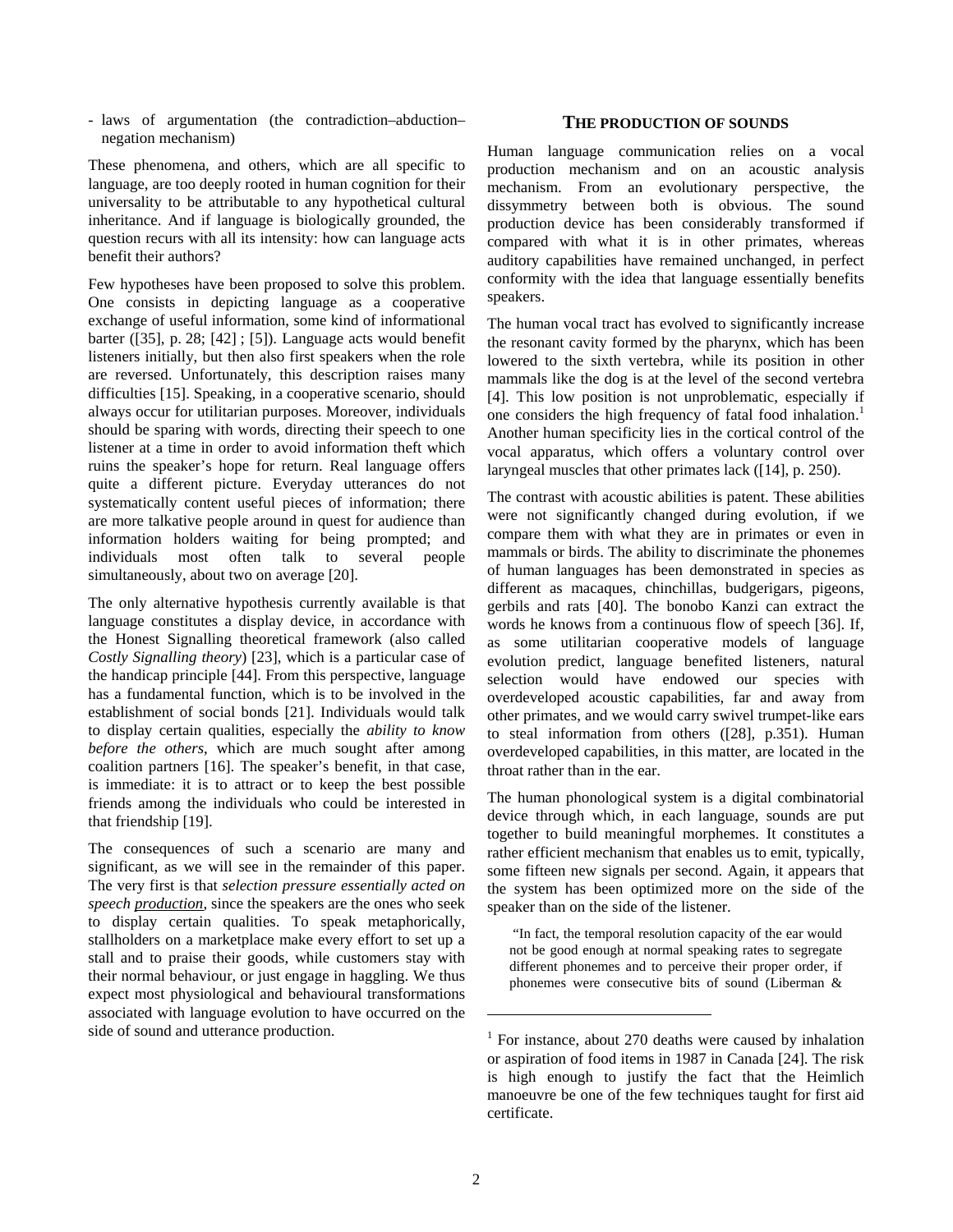Mattingly 1985). Nature circumvents this limit imposed by the auditory system by packing the phonemes in such a way that each segment of sound conveys information about several phonemes." [1]

Some modelling studies have shown that, under simple hypotheses of maximal acoustic contrast and minimal shape distortion, a simple tube with constriction points can evolve to produce vowels and consonants that are close to those observed in human languages [7]. This result is not obtained through a coevolution of the emitter and of the receiver devices, but only of the former, in conformity with the hypothesis that speech could evolve principally to the advantage of speakers.

#### **AN OVERCROWDED LEXICON**

The biological function of the phonological apparatus is undoubtedly to make the communication of numerous different lexical items possible. To achieve this, a digital combinatorial system constitutes an efficient solution [31]. One may wonder, however, how the lexical hypertrophy of human languages can be an advantage. Human adults understands dozens of thousands of words in their mother language, excluding the words they understand in other languages.<sup>2</sup> What is the reason for such profusion? For some authors, language has essentially an utilitarian function.

"It is possible to imagine a superintelligent species whose isolated members cleverly negotiated their environment without communicating with one another, but what a waste! There is a fantastic payoff in trading hard-won knowledge with kin and friends, and language is obviously a major means of doing so" ([34], p. 367)

"And, of course, the arrival of natural language would then have hugely facilitated both social co-operation and the acquisition knowledge. […] For its arrival would have made possible the detailed exchange of information, as well as the intricate but indefinitely flexible co-ordination of activity, which underlies much of the success of our species." ([8], p.231-232)

"Language allowed our ancestors to share ideas and experiences, and to solve problems in parallel. The adaptive significance of human language is obvious. It pays to talk." [32]

Utilitarian communication, however, can hardly justify the use of overdeveloped lexicons. As Robin Dunbar observes:

[...] most people would, at least until very recently, have supposed that [was language conveys] was related to information about hunting or the manufacture of tools. 'There were bison down at the lake yesterday when I was

 $\overline{a}$ 

passing there' or 'If you want to make an arrowhead, you need to hit the flint nodule right here to strike off a suitable flake'. What is unsatisfactory about such claims is that (a) these kinds of technological activities take up a relatively small proportion of our time and (b) when we do engage in them, we actually rarely use language when doing so. Hunting is often best done in silence, and tool-making is best done by demonstration rather than instruction. ([22], p. 220)

Indeed, most utilitarian communication and coordination systems (e.g. in air-traffic control or scuba diving) are limited to a few dozens of words or signs. Material aspects of the natural environment of *homo sapiens* were relatively repetitive; a few words and deictic gestures would have done the job of coordination if it were the purpose of human communication. The lexicon of any language includes plenty of words with almost redundant meanings, what imposes a considerable learning load and provides poor return, if efficiency is assessed by the usefulness of the conveyed information.

Why do we bother to learn so many rare words that have practically the same meanings as common words, if language evolved to be practical? ([28], p. 370)

The inevitable conclusion one must draw from the existence of overdeveloped lexicons is that the prime function of language is not to contribute to a better fulfilment of human needs.

Geoffrey Miller [28] suggests that the richness of the lexicon results from a sexual competition which brings individuals to demonstrate their ability to master numerous concepts. This theory encounters many difficulties. Among the most important, let us mention the fact that both sexes are equally involved in language in our species, whereas Miller's theory necessarily predicts strong sexual dimorphism in language abilities. Another problem is that this theory does not account for the content of spontaneous utterances, which essentially consist in narratives and argumentation [16] in which both sexes take their parts, while natural selection should have confined this content to the expression of masculine qualities intended for feminine audience.

The theoretical framework we proposed [16] [19] confers a role to large lexicons. It results from the prime quality that language allows to display, which is that one is the first to know. Let us take an example. On July  $6<sup>th</sup>$  2005, at 14h00, some colleagues of mine went out of their office to announce the unexpected victory of London against Paris to be the host city for the 2012 Olympic Summer Games, while anyone thought that Paris would be chosen. My colleagues' behaviour would be incomprehensible if it were a reflex oriented toward utilitarian purposes: obviously, everyone would get the news before the evening. The reason why my colleagues were watching for the final decision on the Internet and did not lose one second to

 $2$  Bilingualism and trilingualism are frequent in huntergatherer societies, because of systematic exogamy and of the limited geographical range of languages.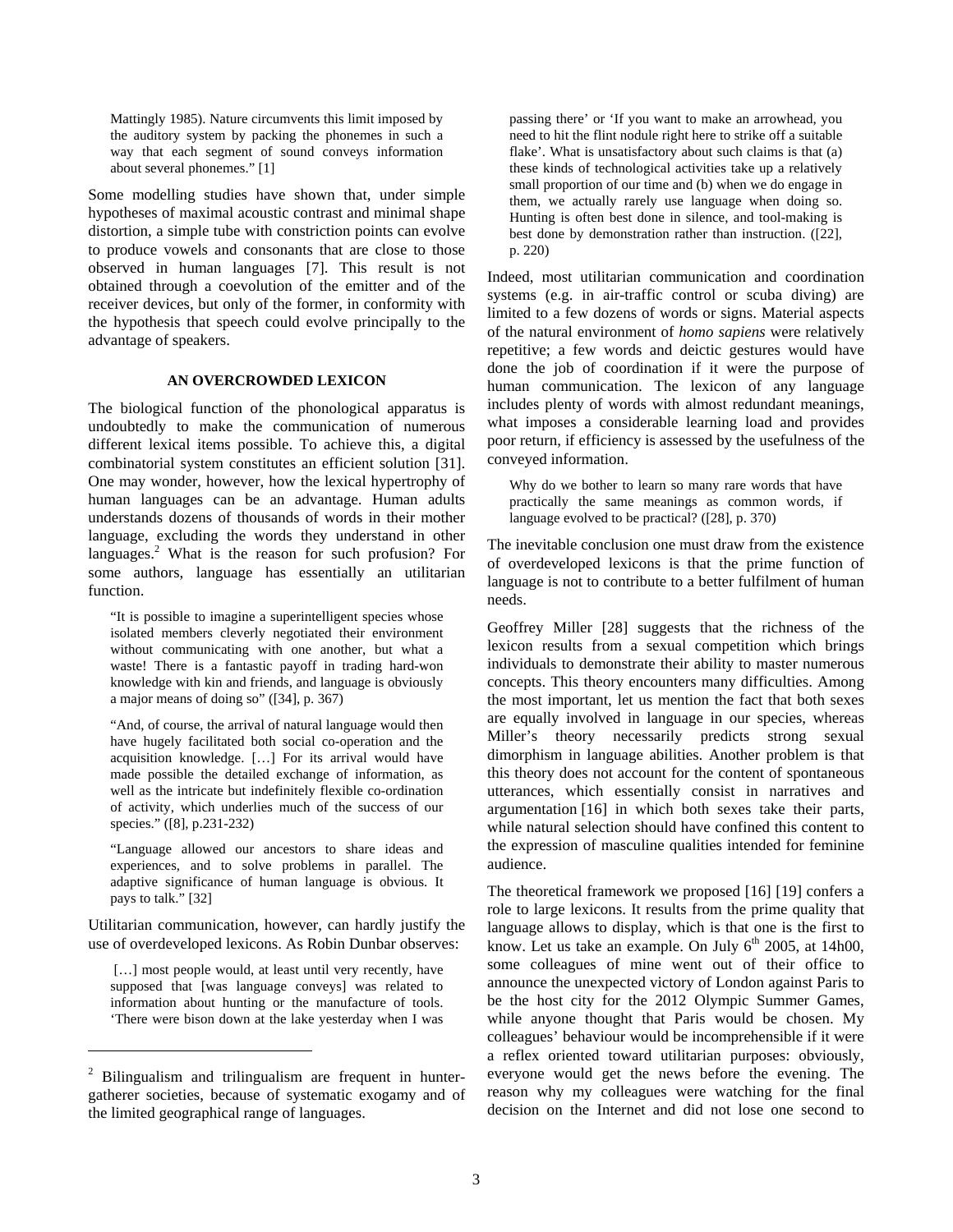announce it, was not to increase the collective wellbeing. The point was rather to put forward their capacity to know first. In this game, it is not so much the value of information itself that matters, but its originality.

If this is the prime function of language: to show that one holds original information, then the existence of very large lexicons makes sense. Original events, which allow those which announce them first to produce an effect on listeners, are unexpected events, which relate preferentially to rare facts [17]. And one cannot designate rare states of affairs with a vocabulary limited to a few dozens of words.

## **A DISPROPORTIONATE MEMORY**

The lexicon is not the only disproportionate element of our cognition. Human beings hold in their memory numerous situations, all unique, after only one exposure. This astonishing capacity is also related to the production of language.

The observation of daily conversations shows that individuals devote half of their speaking time, about 10% of their awake time, to report past facts that they try to mention 'à propos' in conversation. The originality of such accounts lies in their *unexpected* character. Let us consider an example: as he is walking in a street of Paris with his friend, a speaker points to a school and explains that he witnessed a fire a few years earlier there: he could see the flames coming out of that window on the left. This narrative behaviour, which fills up human conversations, is made possible by a characteristics of our species, episodic memory [41]. Certain animals like squirrels or scrub jays (*Aphelocoma coerulescens*) have a specialized memory for remembering food caches [10]. Great apes seem to remember certain recent precise events [37], but the nonspecialisation, the precision and the size of human episodic memory make it without known equivalent in the living world. Some authors tried to justify this capacity by its practical advantages [6], but as for the lexicon, the prohibitive cost of such an organ (the cerebral matter in which these memories are stored consumes twenty times more energy than muscles [2]) cannot be compensated by the memory of entirely instantiated episodes that contribute poorly to learning efficiency. The role of episodic memory, on the other hand, makes perfect sense if individuals use the episodes hold in memory to mention them in situations where they can appear unexpected.

An event is all the more unexpected if it is simpler to individualize than anticipated.<sup>3</sup> Hence the importance of

 $\overline{a}$ 

storing perfectly instantiated episodes. Let us take two extreme cases: (1) the speaker who saw a school in flames when heading to his workplace found the situation highly unexpected at the time of the event, because it was easy to individualize within any class of situations that can be used as reference; (2) if he merely mentions to his friend that such school burnt in the past, she will not see what distinguishes that school from all other buildings the couple has been passing by when walking, nor what distinguishes that disaster from all the blazes that occur every year in Paris. The conversational effect will be weak, and is likely to cause a rejection like *So what?* [25]. If the speaker tells that he personally saw the flames which came out of that window on the left, the effect on his friend will be intermediate between (1) and (2): by using his instantiated testimony, she can more easily individualize the situation and appreciates its unexpected character.

The narrative behaviour, which represents about half of spontaneous utterances, requires being able to store and to describe unambiguously a large number of episodes. Here again, selection pressure acts on speakers. On the alliance marketplace, where social bonds form and break, individuals who can produce unexpectedness are appreciated. Evolution favoured those who held a large stock of episodes in memory and could use a large vocabulary to describe them unambiguously.

### **SPEECH AND GESTURE**

Several authors suggest that human communication may have been gestural before having been oral, and that there is no continuity between the vocalizations of primates and the oral language of our species [11] [12] [3]. The manualvisual channel offers a variety of advantages compared with the vocal-auditory channel, what several authors consider as an argument in favour of the idea that its recruitment for referential communication was 'easier'. Leonard Talmy identifies a certain number of advantages of the manualvisual channel [38]. Let us mention:

- the existence of about thirty parameters that may vary independently, compared with only eight for the vocalauditory channel
- a strong parallelism
- continuous parameters allowing strong iconicity

Talmy emphasises the strongly digital character of the vocal-auditory communication to explain the superiority that it eventually showed for the communication of abstract concepts. A similar argument is proposed by Corballis, who considers that the accumulation of meanings is incompatible with an analogical encoding:

*Cexp* and *Cobs* designate the expected and the observed complexity, in the Kolmogorov sense [18].

 $\overline{a}$ 

 $3$  From a technical point of view, unexpectedness  $U$  is a difference in description complexity:  $U = C_{exp} - C_{obs}$ , where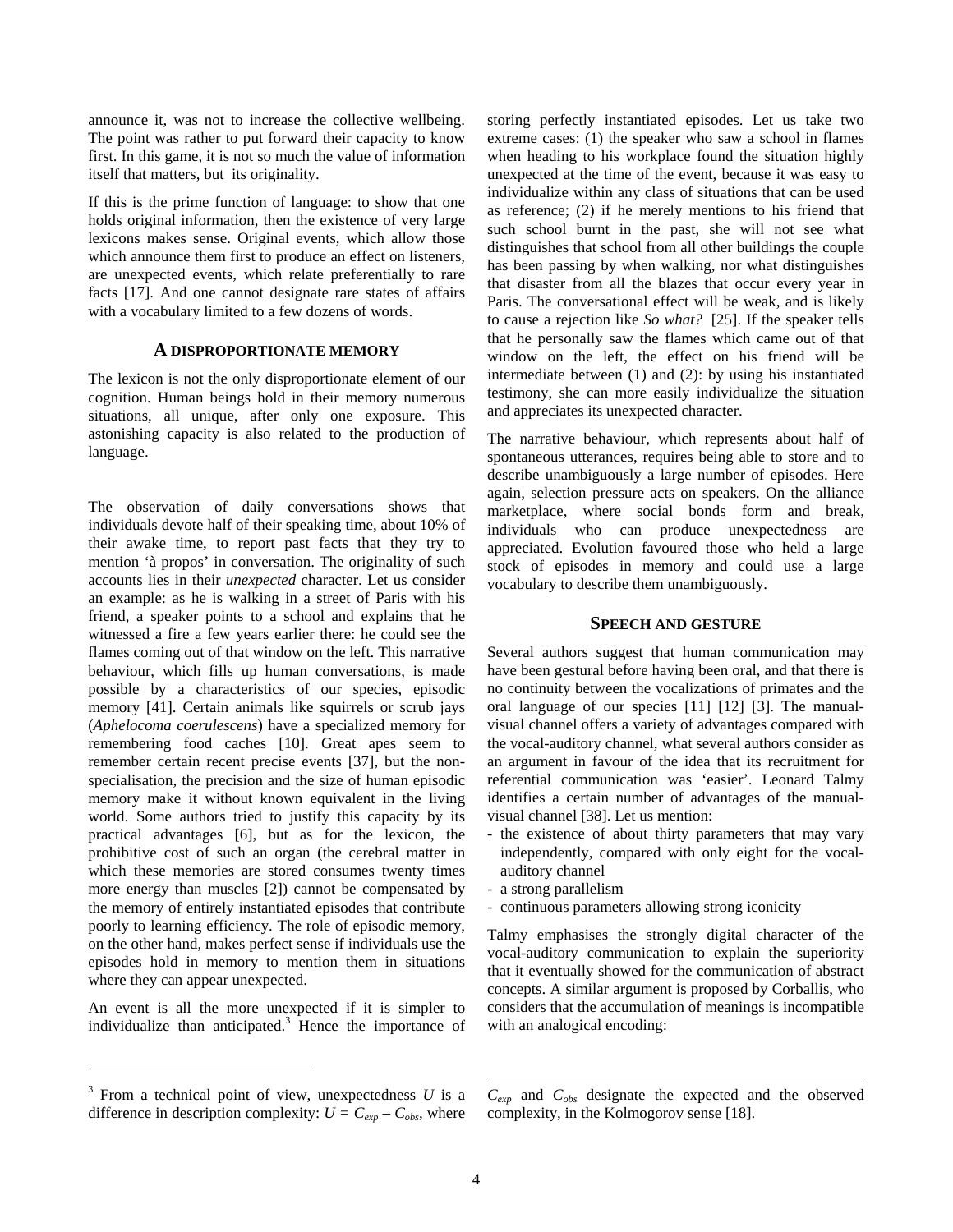It would be difficult, for example, to make iconic signs that would distinguish ducks from drakes […] spoken words cannot be iconic representations of real-world objects or events. They can therefore be calibrated to minimize confusion between physically similar objects. ([12], p. 212).

The issue is debatable. The example of sign languages shows that the manual-visual channel can perfectly be used as support of a digital transmission. As it is not limited to strict iconicity, it can combine the advantages of both systems, while preserving its parallelism and the significant number of parameters that can vary independently. In that case, the fact that human communication is spontaneously oral and not gestural constitutes a mystery.

The solution of this enigma is again provided by the fact that our language evolved in the interest of speakers. The problem that any speaker must face, even before being in a situation of putting forward the quality of what she is about to say (in particular the unexpectedness of the reported situation in the case of narrative communication), is *to draw the attention of listeners*. The observation of daily conversations shows that they are the scene of a gentle rivalry in which speakers, not listeners, are in competition with each other.

Watch any group of people conversing, and you will see the exact opposite of the behaviour predicted by the kinship and reciprocity theories of language. People compete to say things. They strive to be heard. ([28], p. 350)

In such a competitive context, drawing attention of others becomes crucial. In this function, the vocal-auditory channel has a decisive advantage on the manual-visual channel, because the auditory attention of individuals is much easier *to force* than their visual attention. Just observe a group of deaf people signing to get convinced. If this argument is correct, one must admit that language had an oral component from its very beginning, even at the stage of simple deictic gestures. The argument is not incompatible with a coevolution of oral speech and spontaneous gesturing, on the contrary. However, by conferring the primacy to the vocal modality, it excludes "scaffolding" scenarios in which human communication had to go through a purely gestural state in its evolution.

#### **CONCLUSION**

In what precedes, we evoked several consequences of the fact that language evolved for the benefit of speakers and not, contrary to a well-spread idea, for the benefit of listeners. Human language activity constitutes one of the *arenas* where the establishment and the maintenance of solidarity bonds are played out. Because of the particular social structure in which they live, characterized by coalitions of significant size, human beings use several criteria for choosing their allies. The informational abilities, through which individuals become aware of the state of their physical and social environment, are one of these criteria. The preference for well-informed individuals generates a competition in which speakers compete to advertise their informational competence, what they make in particular by reporting any fact which may appear unexpected.

The consequences of this competition are multiple and in conformity with what can be observed when one studies language as it is spontaneously used. We mentioned the non-utilitarian character of the majority of utterances, the fact that the vocal apparatus evolved way more than the auditory apparatus, the fact that lexicons reach a disproportionate size, the fact that human beings maintain in their memory a great quantity of instantiated episodes, and finally the fact that human communication goes through oral speech, whereas the gestural modality was predestined for this role if the prime criterion had been effectiveness.

This scenario, which present language as a means of displaying one's informational abilities, is rich of other predictions. For example, it explains how argumentation could emerge as a means for listeners to counter lies, as lying is a cheap way to produce unexpectedness when the reported facts are not verifiable [16].

The crucial point which remains to be cleared up lies in the social change of organization which occurred in the evolution of the human lineage. The hypothesis concerning the importance for human beings to advertise their informational abilities through language rests on the fact that a better knowledge of the physical and the social environment is essential for the collective decision-making within coalitions. This only makes sense if coalitions are of significant size, some five or ten individuals. Among male chimpanzees, coalitions rarely exceed three individuals [13]. The most praised quality is physical strength, and it is also the one which is preferentially advertised. For some reason which remains unknown, our lineage went through a point of bifurcation, characterised by the emergence of large coalitions. This change conferred its importance to the informational capacity, and we owe our language to it.

### **BIBLIOGRAPHY**

- [1] O. Aaltonen & E. Uusipaikka. "Why speaking is so easy? - Because talking is like walking with a mouth". In: M. Suominen, A. Arppe & et al. (Eds), *A man of measure: Festschrift in honour of Fred Karlsson*. A special supplement to SKY Journal of Linguistics vol. 19:111-118, 2006.
- [2] L. C. Aiello. "Brains and guts in human evolution: The Expensive Tissue Hypothesis". *Brazilian Journal of Genetics* 20(1):141-148, 1997.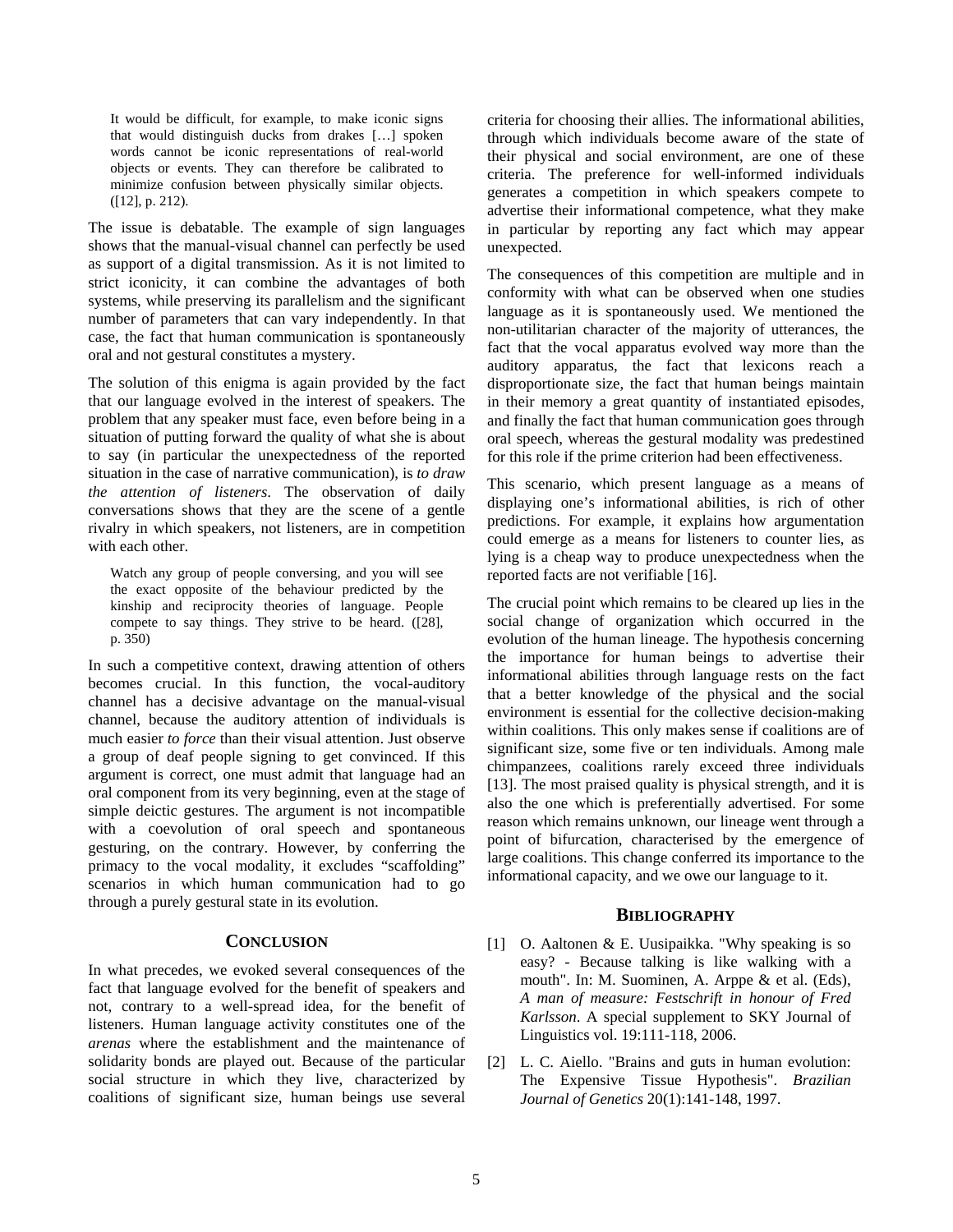- [3] M. A. Arbib. "Grounding the mirror system hypothesis for the evolution of the language-ready brain". In: A. Cangelosi & D. Parisi (Eds), *Simulating the evolution of language*. Springer Verlag, London, pages 229-254, 2001.
- [4] R. Barone. *Anatomie comparée des mammifères domestiques*. Vigot, Paris, 1976.
- [5] I. Brinck & P. Gärdenfors. "Co-operation and communication in apes and humans". *Mind and Language* 18(5):484-501, 2003.
- [6] R. Brown & J. Kulik. "Flashbulb memories". *Cognition* 5:73-99, 1977.
- [7] R. Carré. "From an acoustic tube to speech production". *Speech communication* 42:227-240, 2004.
- [8] P. Carruthers. *Language, Thought and Consciousness*. Cambridge University Press, Cambridge, MA, 1996.
- [9] N. Chomsky. *Réflexions sur le langage*. Flammarion, Paris, 1975 (ed. 1981).
- [10] N. S. Clayton & A. Dickinson. "Episodic-like memory during cache recovery by scrub jays". *Nature* 395:272-274, 1998.
- [11] M. C. Corballis. "Did language evolve from manual gestures?". In: A. Wray (Ed), *The transition to language*. Oxford University Press, Oxford, UK, pages 161-179, 2002.
- [12] M. C. Corballis. "From hand to mouth: The gestural origins of language". In: M. H. Christiansen & S. Kirby (Eds), *Language Evolution*. Oxford University Press, Oxford, pages 201-218, 2003.
- [13] F. B. M. de Waal. *Chimpanzee politics: power and sex among apes*. The John Hopkins Univ. Press, Baltimore, 1982 (ed. 1989).
- [14] T. W. Deacon. *The symbolic species*. W.W. Norton & Co., New York, NY, 1997.
- [15] J-L. Dessalles. "Coalition factor in the evolution of non-kin altruism". *Advances in Complex Systems* 2(2):143-172, 1999.
- [16] J-L. Dessalles. *Why we talk The evolutionary origins of language*. Oxford University Press, Oxford, 2007.
- [17] J-L. Dessalles. "Vers une modélisation de l'intérêt". In: A. Herzig, Y. Lespérance & A-I. Mouaddib (Eds), *Actes des troisièmes journées francophones 'Modèles formels de l'interaction' (MFI-05)*. Cépaduès Editions, Toulouse, 113-122, 2005.
- [18] J-L. Dessalles. "A structural model of intuitive probability". In: D. Fum, F. Del Missier & A. Stocco (Eds), *Proceedings of the seventh International Conference on Cognitive Modeling*. Edizioni Goliardiche, Trieste, IT, pages 86-91, 2006.
- [19] J-L. Dessalles. "Generalised signalling: a possible solution to the paradox of language". In: A. Cangelosi, A. D. M. Smith & K. Smith (Eds), *The evolution of language*. World Scientific, Singapore, pages 75-82, 2006.
- [20] R. I. M. Dunbar, N. Duncan & D. Nettle. "Size and structure of freely forming conversational groups". *Human nature* 6(1):67-78, 1995.
- [21] R. I. M. Dunbar. *Grooming, gossip, and the evolution of language*. Harvard University Press, Cambridge, MA, 1996.
- [22] R. I. M. Dunbar. "The origin and subsequent evolution of language". In: M. H. Christiansen & S. Kirby (Eds), *Language Evolution*. Oxford University Press, Oxford, UK, pages 219-234, 2003
- [23] H. Gintis, E. A. Smith & S. Bowles. "Costly Signaling and Cooperation". *Journal of Theoretical Biology* 213:103-119, 2001.
- [24] R. B. Goldbloom. *The Canadian guide to clinical preventive health care*. Canada Communication Group – Publishing, Ottawa, CA, 1994.
- [25] W. Labov. "Some further steps in narrative analysis". *Journal of Narrative and Life History* 7(1- 4):395-415, 1997.
- [26] A. M. Liberman & I. G. Mattingly. "The motor theory of speech perception revised". *Cognition* 21(1):1-36, 1985.
- [27] J. Maynard Smith. *The Theory of Evolution*. Penguin Books, New York, NY, 1958 (ed. 1975).
- [28] G. F. Miller. *The mating mind*. Doubleday, New York, NY, 2000.
- [29] F. J. Newmeyer. "What can the field of linguistics tell us about the origins of language?". In: M. H. Christiansen & S. Kirby (Eds), *Language Evolution*. Oxford University Press, Oxford, UK, pages 58-76, 2003.
- [30] W. Noble & I. Davidson. *Human evolution, language and mind*. Cambridge University Press, Cambridge, MA, 1996.
- [31] M. A. Nowak, D. C. Krakauer & A. Dress. "An error limit for the evolution of language". *Proceedings of the Royal Society of London* B266:2131-2136, 1999.